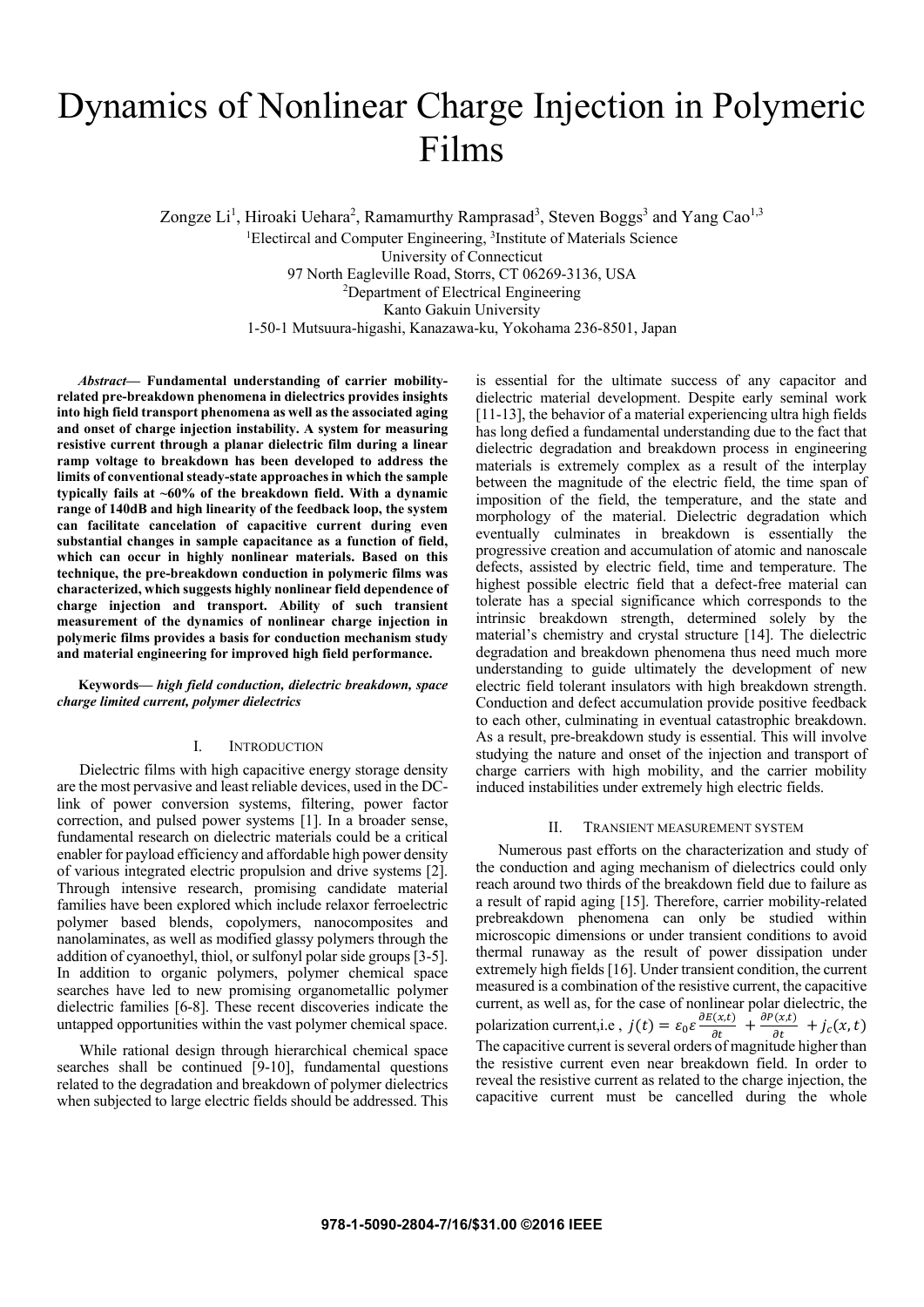measurement. In this study, we utilize a newly developed active capacitive current cancellation system to study the dynamics of nonlinear charge injection in polymeric films under extremely high fields.



Fig.1 Block diagram of the prebreakdown measurement system with active capacitive current cancellation.

The principle of transient measurement system is based on active cancellation of the capacitive current with dynamic gain control. In details, a 1kHz small sinusoidal signal is superimposed on the high voltage ramp, causing a capacitive current through the sample. A high precision voltage probe measures the same high voltage modulated signal and provide a reference with a 1000:1 ratio. The amplitude of the reference signal is controlled by the VCA, and the gain of the VCA is controlled by a dual phase lock-in amplifier. The conditioned current signal from the sample and the reference are fed into a differential amplifier, the output of which is applied to the lockin amplifier. The input voltage of the VCA is controlled by the feedback signal from the lock-in amplifier. The out-of-phase "Y" output is used as the feedback, which represents the remaining capacitive component. The reference phase is set to 128 where 90 is out of phase of the resistive component and 38 is due to the phase shift of the filter used to block out the DC component for the lock-in. The phase of the reference is set so that the lock-in can control the VCA to cancel all the capacitive current induced by the sinusoidal signal. As long as the system is linear, cancellation of the capacitive current caused by the sinusoidal signal results in cancellation of all capacitive current



Fig.2 Demonstration of the principle of dynamic VCA gain control over a range of 30dB for effective active cancellation of the capacitive current.

through the sample. The remaining signal measured by the oscilloscope is the integration of the resistive current. The use of VCA results in an extremely broad dynamic range and fast response. The VCA has a 40dB – 100dB gain range following the 30mV/dB control principle, and the unity gain corresponds to a zero input voltage. Fig.2 demonstrates the capability of the VCA for an effective dynamic cancellation of the capacitive current over the range of 30dB. Typical working condition shall be centered around unity gain. Further development of this system shall provide complemental information to the traditional Seyer-Tower type D-E loop type of measurement regarding the polarization behavior.

#### III. EXPERIMENTAL

As shown in Fig.3, the polymeric film sample is sandwiched in between two metalized film electrodes with the top electrode facing down and the bottom electrode facing up. A 125μm Kapton film with a 1cm by 1cm window is used as a mask to set the active area of the sample. Two types of commercially available capacitor grade films are included in this study, i.e., biaxally-oriented polypropylene (BOPP) film of 12.5um formed by bubble process and polystyrene (PS) film of 10um in thickness.



Fig.3 The metal-insulator-metal sample layout.

Before the actual measurement, the sample was conditioned to approximately 100 MV/m to ensure good contact and elimination of the air bubbles trapped in between the electrodes and the sample. A half rectified triangular high voltage waveform with a ramping rate of 300V/s is applied to the film sample. The high voltage waveform is generated by a 100kV Spellman high voltage power supply driven by a function generator. The ramping rate is kept the same for all the different applied voltages.

Two types of measurements were performed for each material. In the first measurement, the sample is subjected to repetitive high voltage waveforms with progressively increased magnitude. After the first run, most of the shallow trap shall be filled and the resistive charge measured over the subsequent runs will be due mainly to conduction current. In the other type of measurement, every run involves a fresh sample. In this measurement, there is no prior history for each sample and the measured charge represents a combination of mostly the conduction current with the absorption current.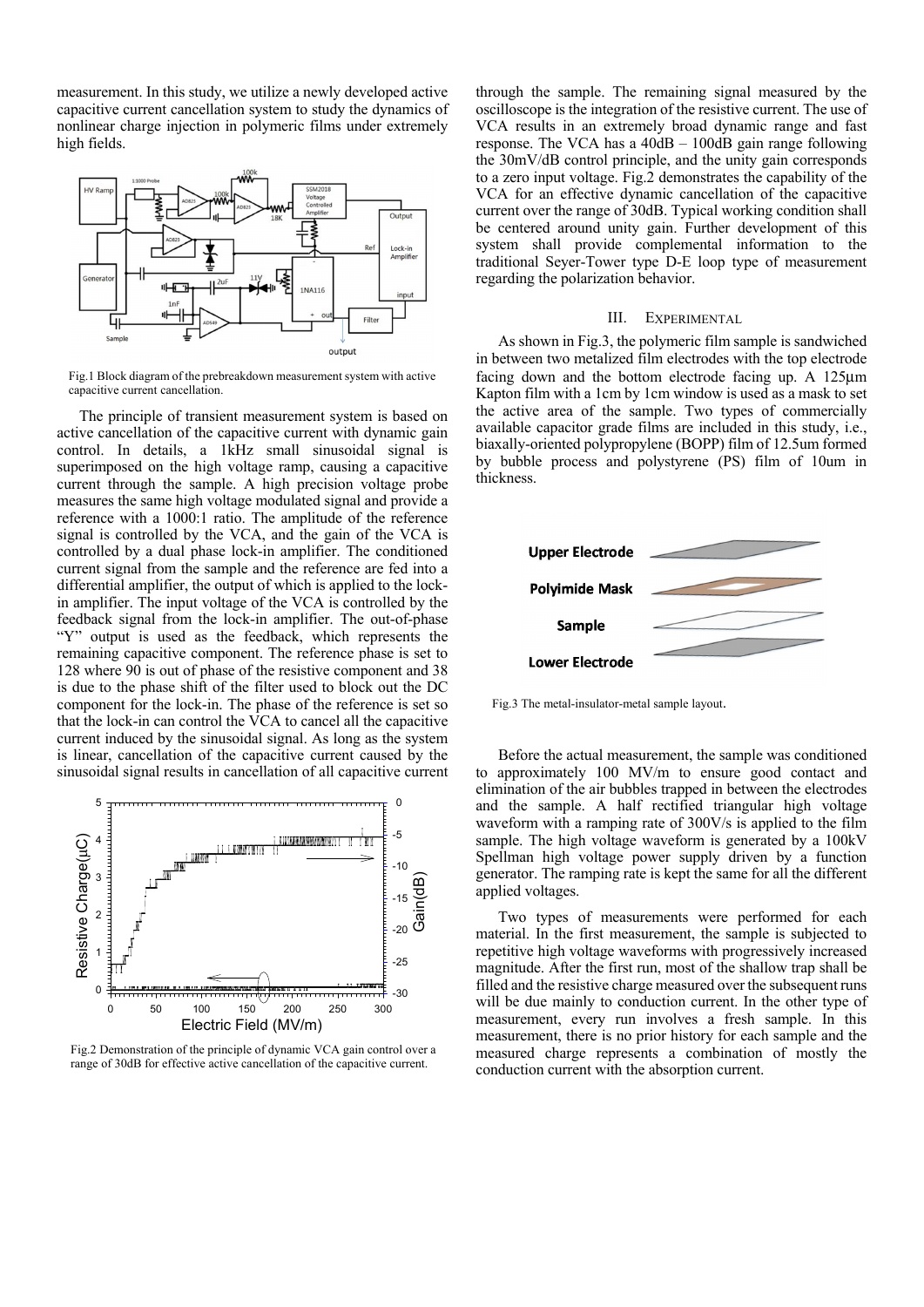## IV. RESULTS AND DISCUSSION

The charge injection in two polymer films under the transient triangular high voltage waveform is shown in Fig.4. The applied voltage ramped up to  $\sim$ 4 kV before ramping down to zero. The last portion of the voltage waveform lost its linearity due to the relaxation time constant.



Fig.4 Nonlinear charge injection in (a) bubble BOPP and (b) polystyrene.

The first half of this measurement is similar to the prebreakdown conduction study reported in a previous paper [17]. Once above a threshold field of  $\sim$ 150kV/mm for polystyrene, the Ohmic behavior for low field conduction turns rapidly into a highly nonlinear charge injection. The shape of this experimental determined Space Charge Limited Current

curve reflects the increment of the space charge with respect to the shift of Fermi energy. Further analysis of the first and higher order derivatives of the temperature modulated current density vs field curves yields the density of states for bulk traps inside polymeric films, measured in reference to the mobility edge of conduction band [18].

It shall be noted that such supralinear charge injection keeps increasing even after the maximum voltage is reached. The charge injection stops only when the inception voltage is reached again during the voltage ramping down. Such quantitative measurement of transient charge injection provides a unique opportunity for the observation of the charge dynamics as a result of space charge modified potential distribution inside the sample. When comparing the results for different materials, amorphous polystyrene definitely shows significantly more charge injection than semi-crystalline BOPP. One interesting observation is that the transient effect during the voltage ramping down cycle of the measurement. The resistive charge through polystyrene film stops increasing once the applied voltage is lower than a certain threshold and comes to a steady state. However, for BOPP, the charge starts decreasing when the applied voltage is lower than the charge injection threshold, which suggests some of the charge is actually "flowing back" against the applied voltage. The resistive charge is a direct integration of the resistive current. The charge through BOPP decreases once the applied field reaches once again the threshold field for charge injection, indicating a negative current flow under positive applied voltage. For the case of polystyrene, the observed behavior may be explained by the transient effect proposed by Rose and Smith [19,20]. When the applied voltage is reduced, it requires certain time for the trapped charges forced into the material at a higher voltage to be thermally released. The long time required for the transient current to subside is a direct measure of the capture cross section of traps in polystyrene (deep trapping) [19]. As for the case of BOPP, the "flow-back" of the charge during the voltage ramping down cycle indicates



Fig.5 Resistive charge in BOPP and polystyrene films subjected to triangular voltage waveforms with different peak voltages. For BOPP, the peak voltages varied successively from 6kV to 7.5kV and for PS the peak voltages increased over five runs from 2.5kV to 4.5kV. Each material was tested under two different condictions, with one involved fresh sample for every run and the other involved only one single sample subjected to repetitive testing runs.